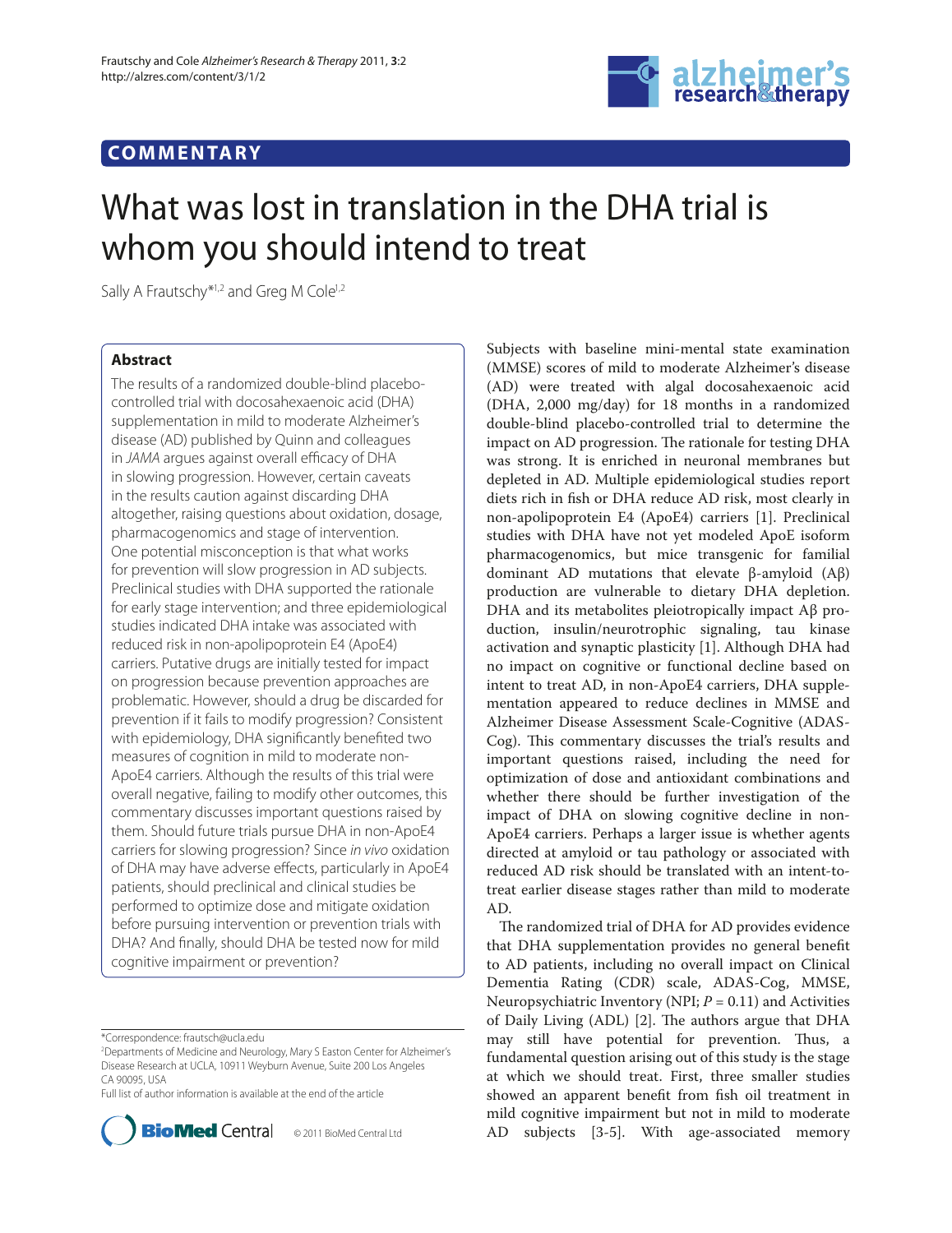impairment, one small trial [6] and the larger 485-subject MIDAS (Memory Improvement with DHA Study) trial [7] found significant cognitive benefits with DHA. While there have been two fish oil trials in unimpaired elderly in which no cognitive benefits were observed [8,9], subjects in both were cognitively normal at baseline, and the latter failed to show significant cognitive decline in the placebo group. This study argues that fish oil is not a cognitive enhancer, but does not examine disease modification in subjects with pathology-driven memory deficits. Second, animal studies report DHA/fish oil act on two pathological endpoints that plateau by mild to moderate stages: Aβ accumulation [10] and loss of superior cortical drebrin, an excitatory synaptic marker [11] (reviewed in [1]). Dramatic medial and superior temporal drebrin loss plateaus early with mild cognitive impairment by MMSE 26 [12], so loss has already occurred in trial subjects. While DHA reduced both Aβ and tau pathology in 3xTg AD mice [13], that intervention was early (prepathology). In contrast, with late post-pathology intervention in human tau transgenic mice with significant neuron loss, we find DHA treatment is insufficient to produce significant cognitive and synaptic improvements (GMC and SAF, Society for Neuroscience presentations, 2010). Finally, epidemiological risk factors may be relevant to prevention, but not necessarily to treatment. Animal model data with DHA support early intervention for primary prevention or mild cognitive impairment and suggest a failure to impact tangle and neuron loss driven deficits at later stages.

Although the data demonstrate that DHA has no general benefit for AD, a concern remains as to whether the key negative effect may be driven by the failure of ApoE4 subjects to respond. Since non-ApoE4 carriers comprise a large segment of the US (approximately 75%) and AD (approximately 50%) populations, whether DHA may slow progression in non-ApoE4 carriers is important. Figure 3 in [2] indicates that 40% of non-ApoE4 carriers showed significant  $(P = 0.03)$  stabilization of both ADAS-Cog and MMSE, but not with correction for multiple comparisons. The authors point out that three epidemiological studies showed reduced risk with fish consumption only in the ApoE4 non-carriers, but add that pharmacogenomic interaction was not seen with CDR, ADL or NPI. For example, NPI showed a trend independent of genotype, worsening less (2.93 points) in the DHA group than in the placebo group (5.09 points,  $P = 0.11$ ). Are pathogenic mechanisms impacting NPI, ADL, CDR and MMSE/ADAS-Cog the same? Thus, any pharmacogenomic potential of DHA requires clarification.

For prevention or treatment, one might expect ApoE genotype-DHA interactions. Because ApoE4 accelerates pathogenesis, age-matched ApoE4 patients may have more intractable AD pathology. Further, one important target of DHA is insulin resistance [14], but drugs targeting insulin resistance (insulin or peroxisome proliferatoractivated receptor (PPAR)γ agonists) appears more effective at reducing cognitive deficits in ApoE3 carriers than ApoE4 carriers [15]. ApoE is a major central nervous system lipid transport protein with isoform-dependent trafficking likely to impact DHA compartmentalization in the brain. Finally, ApoE4 increases oxidative stress, and with six double bonds, DHA is readily oxidized.

This raises other critical issues that need to be addressed before pursuing a future trial: dose and oxidation. The authors discuss the need to investigate potential combinations of DHA with antioxidants in AD patients, given apparent benefits with combinations of fish oil and lutein or lipoate in small trials and with antioxidants in the Souvenaid trial. Oxidation of DHA to neuroprostanes is associated with synaptic loss. Further oxidation produces a toxic end-product, 4-hydroxyhexenal, that contributes to neuron death and defective uptake of glucose by neurons and glutamate by astrocytes. Clinical studies demonstrate that similar dosing with marine n-3 fatty acids (polyunsaturated fatty acids with a double bond at the third carbon), including DHA, can deplete vitamin E and increase some peripheral measures of oxidative damage, particularly with dosing up to 6 months [16]. Because DHA is enriched in the brain where oxidative damage is already increased in AD patients, antioxidant supplements optimized for AD brain appear crucial. Even though marine n-3 fatty acids can deplete vitamin E, high dose vitamin E (900 IU) did not reduce measures of lipid peroxidation in human plasma [17], so vitamin E supplementation is probably not sufficient. In mice the lipophilic phenolic antioxidant food additive butylhydroxytoluene attenuated measures of lipid peroxidation in plasma after high intake of fish oil [18]. The preclinical studies with DHA in AD mouse models require encapsulation of DHA in the chow to minimize oxidation [10,11]. Also, using the US Food and Drug Administration's equation to estimate the human equivalent doses, the clinical trial dose was three-fold higher than the efficacious preclinical dose in mice [10,11], and twice as high as in the MIDAS trial [7], raising questions about whether the dose may have been too high, potentially exacerbating oxidative damage.

Possible cognitive benefits in patient subgroups (pharma cogenomic or otherwise) would be strengthened by evidence of a biomarker response, arguing for the need to validate neuroimaging, cerebrospinal fluid or plasma biomarker responses in preclinical studies going forward. MRI was performed in a small subset of subjects, showing that volumentrics of the left hippocampus in the DHA group showed trends to be smaller than in the placebo group ( $P = 0.17$ ), which may indicate brain shrinkage. In the AN1792 active Aβ vaccination,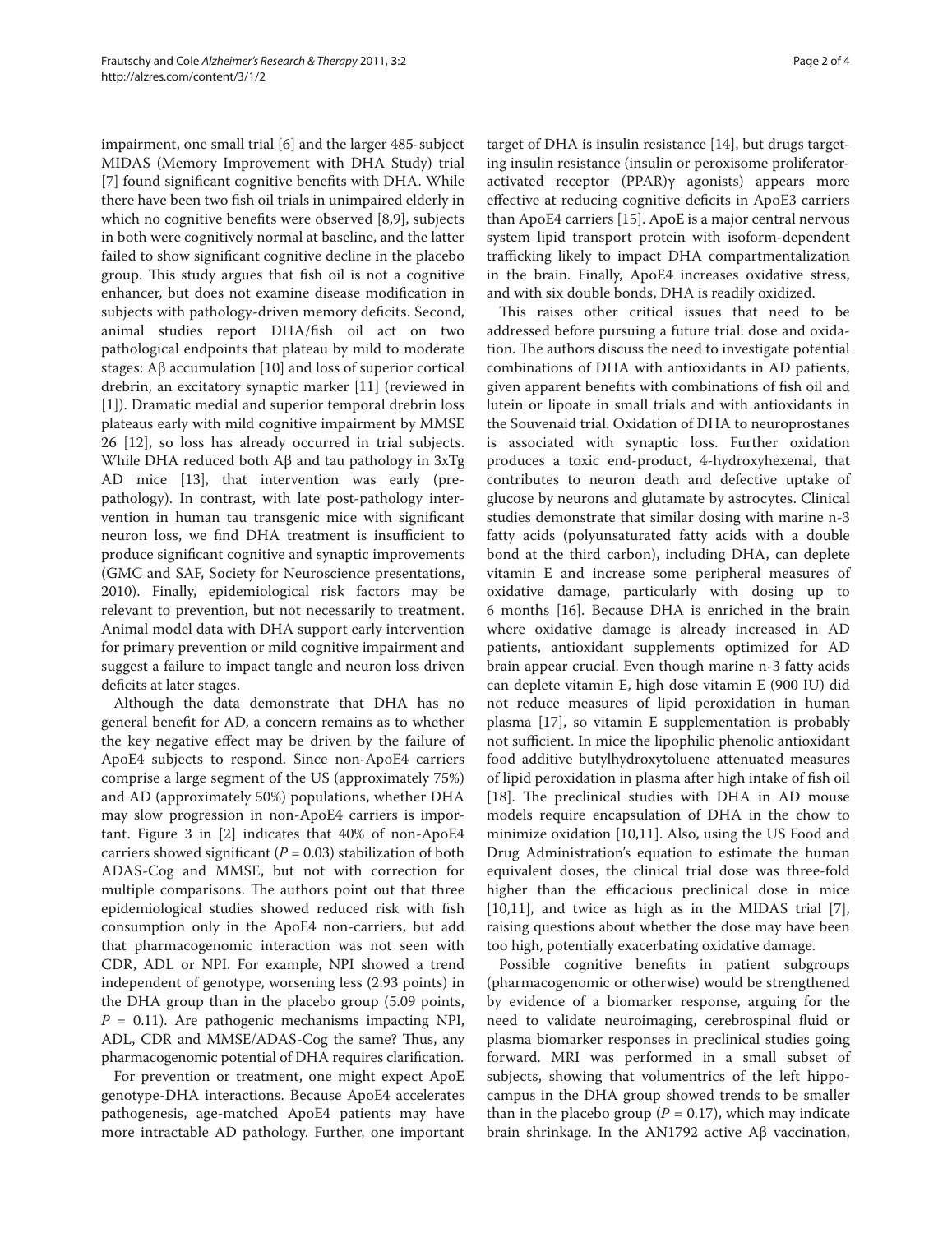MRI shrinkage was attributed to plaque clearance. Since drugs may only work in a subset of patients, it would be helpful in large studies where neuroimaging or cerebrospinal fluid biomarker analysis are less feasible to identify likely responders with plasma biomarkers. A difficult task at hand is to design future DHA or other trials with earlier intervention to include validated surrogate and/or diagnostic biomarkers that have shown DHA responses in animal models. For tracking adverse effects of DHA, it is important to measure blood vitamin E depletion and lipid peroxides (thiobarbituric acid reactive substances, malondialdehyde, or the specific byproduct of DHA oxidation, 4-hydroxyhexenal). Biomarker validation could track mechanisms and lower trial costs and facilitate choice of efficacious doses before proceeding to longer term, more costly trials to evaluate conversion to AD.

## **Conclusion**

The study by Quinn and colleagues provides additional rationale to test DHA for prevention, with focus on non-ApoE4 carriers, but problems with DHA dosing and oxidation need to be addressed (particularly if an antioxidant could correct a failed ApoE4 response to DHA). Additional preclinical studies of stage-dependent efficacy and ApoE4-DHA interaction may help to clarify whether ApoE genotype affects outcomes and how this can be mitigated, possibly with antioxidants or nonsteroidal anti-inflammatory drugs (NSAIDs). Beyond pharmacogenomic roadblocks emerging with DHA and other interventions, all of the epidemiology and most of the animal model data that have been generated are most relevant to early stage interventions, but have been translated in clinical trials in mild to moderate AD, potentially resulting in an intent-to-treat the wrong group. The pre-clinical conclusions may not be wrong, but simply still lost in this translation.

#### **Abbreviations**

Aβ, β-amyloid; AD, Alzheimer's disease; ADAS-Cog, Alzheimer Disease Assessment Scale-Cognitive; ADL, Activities of Daily Living; ApoE, apolipoprotein E; CDR, Clinical Dementia Rating; DHA, docosahexaenoic acid; MIDAS, Memory Improvement with DHA Study; MMSE, mini-mental state examination; MRI, magnetic resonance imaging; NPI, Neuropsychiatric Inventory.

#### **Competing interests**

GMC has received reimbursements from Martek Biosciences for travel and lectures that he has presented on DHA and as a member of their expert panel. SAF has no competing financial interests

#### **Authors' contributions**

GMC and SAF made equal contributions in writing this commentary.

#### **Author information**

GMC is Associate Director of the Mary S Easton University of California, Los Angeles (UCLA) Alzheimer's Disease Research Center and of the Veteran's Greater Los Angeles Healthcare System, Geriatric Research Education and Clinical Core (GRECC). SAF is Chief of Neurogerontology at the GRECC, and both SAF and GMC are Professors of Medicine and Neurology at UCLA. GMC and SAF have contributed to the field in elucidating mechanisms in Alzheimer's and developing models for translation.

#### **Acknowledgments**

We thank the Mary S Easton Alzheimer's Drug Discovery Program and VA Merits for funding (SAF, GMC) and NIH R01AG13471 (GMC), NIH R01AT03008 (GMC), NIH R01AG021795 (SAF), NIH U01AG028783 (SAF), NIH RC1AG035878 (SAF, GMC).

#### **Author details**

1 Veterans Greater Los Angeles Healthcare System, Geriatric Research Education and Clinical Center, 16111 Plummer St, North Hills, CA 91343, USA. 2 Departments of Medicine and Neurology, Mary S Easton Center for Alzheimer's Disease Research at UCLA, 10911 Weyburn Avenue, Suite 200 Los Angeles CA 90095, USA.

#### Published: 20 January 2011

#### **References**

- 1. Cole GM, Frautschy SA: DHA may prevent age-related dementia. J Nutr 2010, 140:869-874.
- 2. Quinn JF, Raman R, Thomas RG, Yurko-Mauro K, Nelson EB, Van Dyck C, Galvin JE, Emond J, Jack CR Jr, Weiner M, Shinto L, Aisen PS: Docosahexaenoic acid supplementation and cognitive decline in Alzheimer disease: a randomized trial. JAMA 2010, 304:1903-1911.
- 3. Freund-Levi Y, Eriksdotter-Jonhagen M, Cederholm T, Basun H, Faxen-Irving G, Garlind A, Vedin I, Vessby B, Wahlund LO, Palmblad J: Omega-3 fatty acid treatment in 174 patients with mild to moderate Alzheimer disease: OmegAD study: a randomized double-blind trial. Arch Neurol 2006, 63:1402-1408.
- 4. Chiu CC, Su KP, Cheng TC, Liu HC, Chang CJ, Dewey ME, Stewart R, Huang SY: The effects of omega-3 fatty acids monotherapy in Alzheimer's disease and mild cognitive impairment: a preliminary randomized double-blind placebo-controlled study. Prog Neuropsychopharmacol Biol Psychiatry 2008, 32:1538-1544.
- 5. Kotani S, Sakaguchi E, Warashina S, Matsukawa N, Ishikura Y, Kiso Y, Sakakibara M, Yoshimoto T, Guo J, Yamashima T: Dietary supplementation of arachidonic and docosahexaenoic acids improves cognitive dysfunction. Neurosci Res 2006, 56:159-164.
- 6. Johnson EJ, McDonald K, Caldarella SM, Chung HY, Troen AM, Snodderly DM: Cognitive findings of an exploratory trial of docosahexaenoic acid and lutein supplementation in older women. Nutr Neurosci 2008, 11:75-83.
- Yurko-Mauro K, McCarthy D, Rom D, Nelson EB, Ryan AS, Blackwell A, Salem N Jr, Stedman M, Investigators M: Beneficial effects of docosahexaenoic acid on cognition in age-related cognitive decline. Alzheimers Dement 2010, 6:456-464.
- 8. Van de Rest O, Geleijnse J, Kok F, van Staveren W, Dullemeijer C, OldeRikkert M, Beekman A, de Groot L: Effect of fish oil on cognitive performance in older subjects: a randomized controlled trial. Neurology 2008, 71:430-438.
- Dangour AD, Allen E, Elbourne D, Fasey N, Fletcher AE, Hardy P, Holder GE, Knight R, Letley L, Richards M, Uauy R: Effect of 2-y n-3 long-chain polyunsaturated fatty acid supplementation on cognitive function in older people: a randomized, double-blind, controlled trial. Am J Clin Nutr 2010, 91:1725-1732.
- 10. Lim GP, Calon F, Morihara T, Yang F, Teter B, Ubeda O, Salem N Jr, Frautschy SA, Cole GM: A diet enriched with the omega-3 fatty acid docosahexaenoic acid reduces amyloid burden in an aged Alzheimer mouse model. J Neurosci 2005, 25:3032-3040.
- 11. Calon F, Lim GP, Yang F, Morihara T, Teter B, Ubeda O, Rostaing P, Triller A, Salem N Jr, Ashe KH, Frautschy SA, Cole GM: Docosahexaenoic acid protects from dendritic pathology in an Alzheimer's disease mouse model. Neuron 2004, 43:633-645.
- 12. Counts SE, Nadeem M, Lad SP, Wuu J, Mufson EJ: Differential expression of synaptic proteins in the frontal and temporal cortex of elderly subjects with mild cognitive impairment. J Neuropathol Exp Neurol 2006, 65:592-601.
- 13. Green KN, Martinez-Coria H, Khashwji H, Hall EB, Yurko-Mauro KA, Ellis L, LaFerla FM: Dietary docosahexaenoic acid and docosapentaenoic acid ameliorate amyloid-beta and tau pathology via a mechanism involving presenilin 1 levels. J Neurosci 2007, 27:4385-4395.
- 14. Ma QL, Yang F, Rosario ER, Ubeda OJ, Beech W, Gant DJ, Chen PP, Hudspeth B,